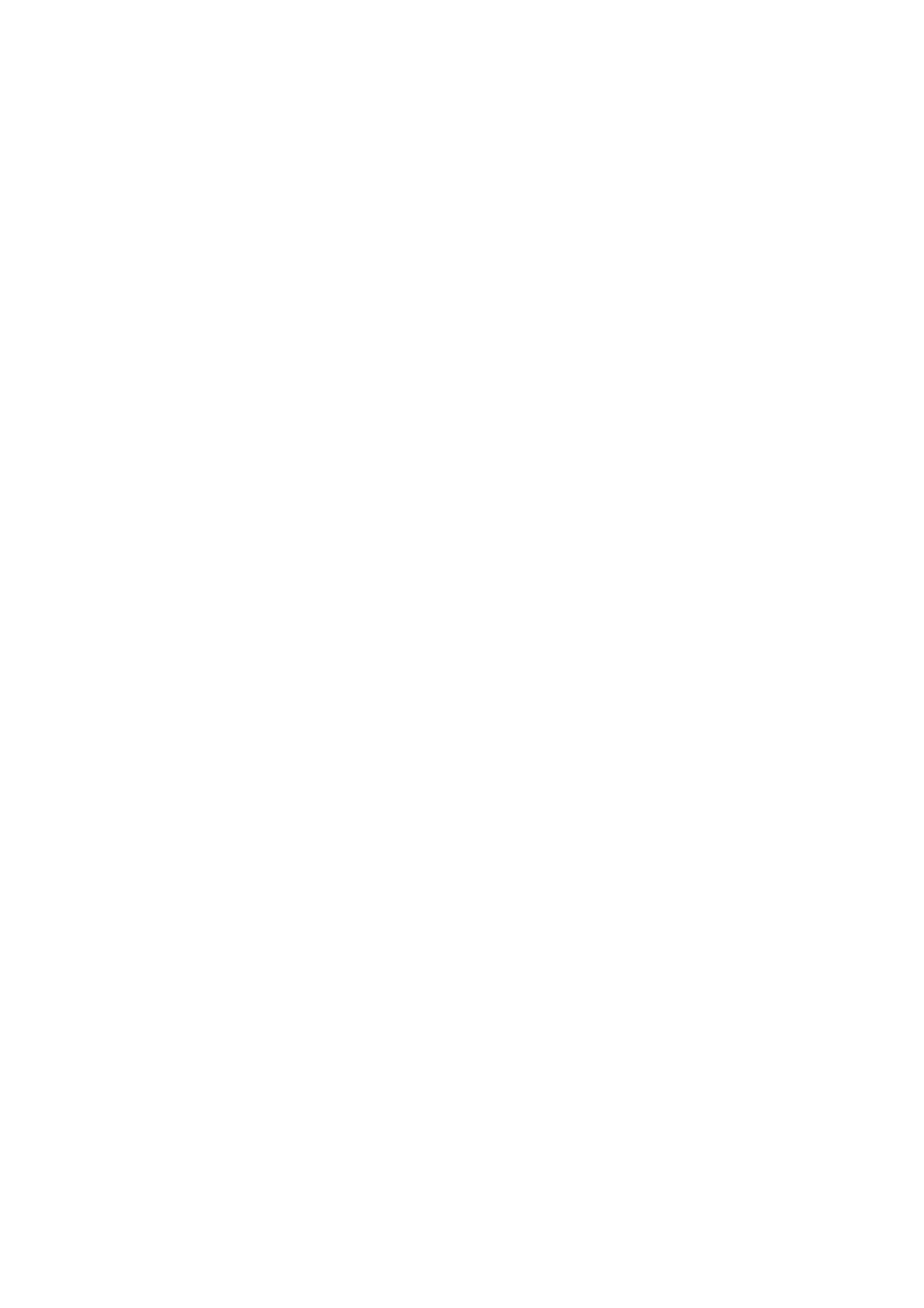## **Irregular Migration in a Scandinavian Perspective**

Edited by

Trine Lund Thomsen, Martin Bak Jørgensen, Susi Meret, Kirsten Hviid & Helle Stenum

Shaker Publishing Maastricht 2010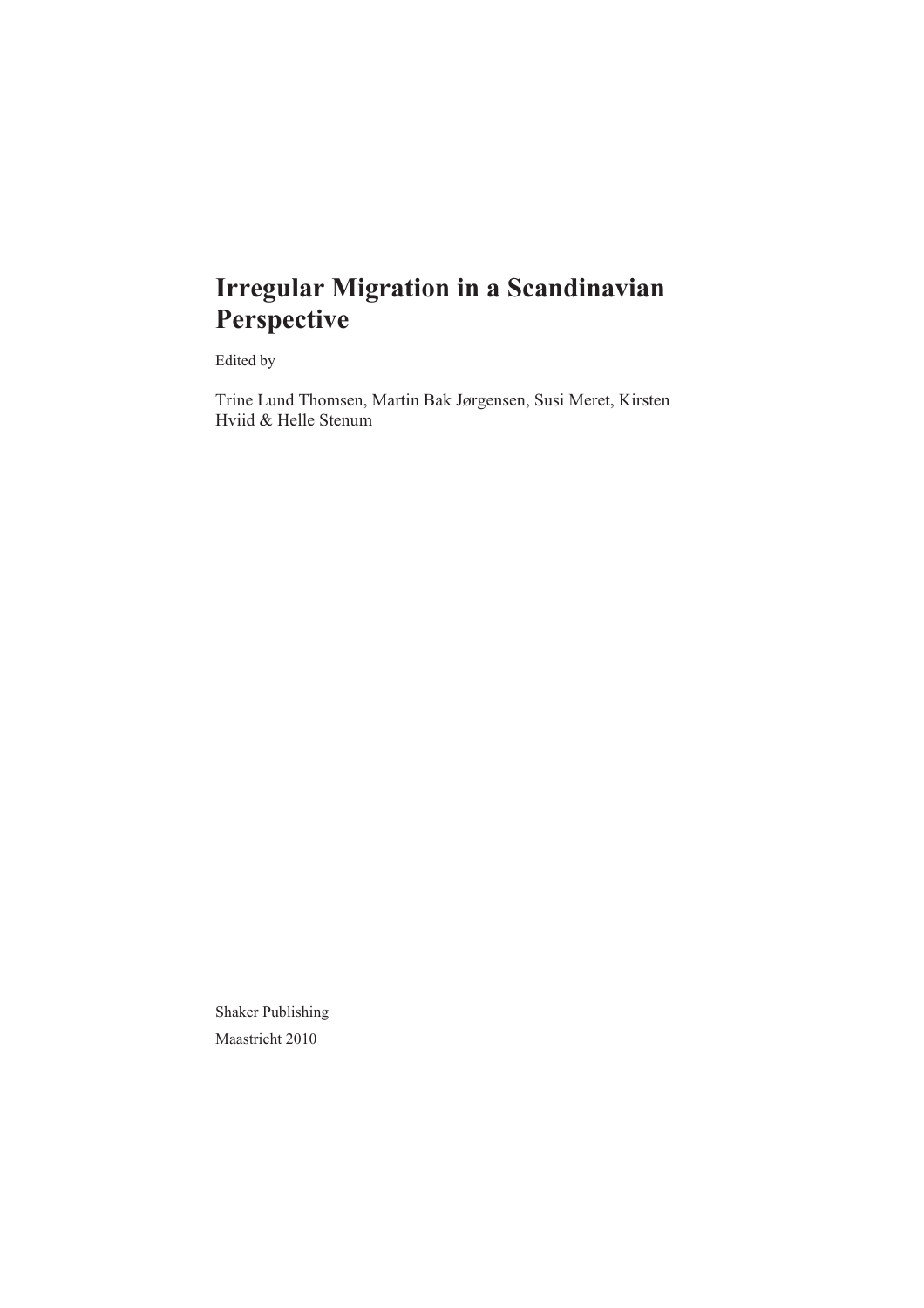© Copyright Shaker Publishing 2010

All rights reserved. No part of this publication may be reproduced, stored in a retrieval system, or transmitted, in any form or by any means, electronic, mechanical, photocopying, recording or otherwise, without the prior permission of the publishers.

Printed in The Netherlands.

ISBN 978-90-423-0393-5

Shaker Publishing BV St. Maartenslaan 26 6221 AX Maastricht Tel.: 043-3500424 Fax: 043-3255090 http:// www.shaker.nl

Cover photo by Francis Dean/Scanpix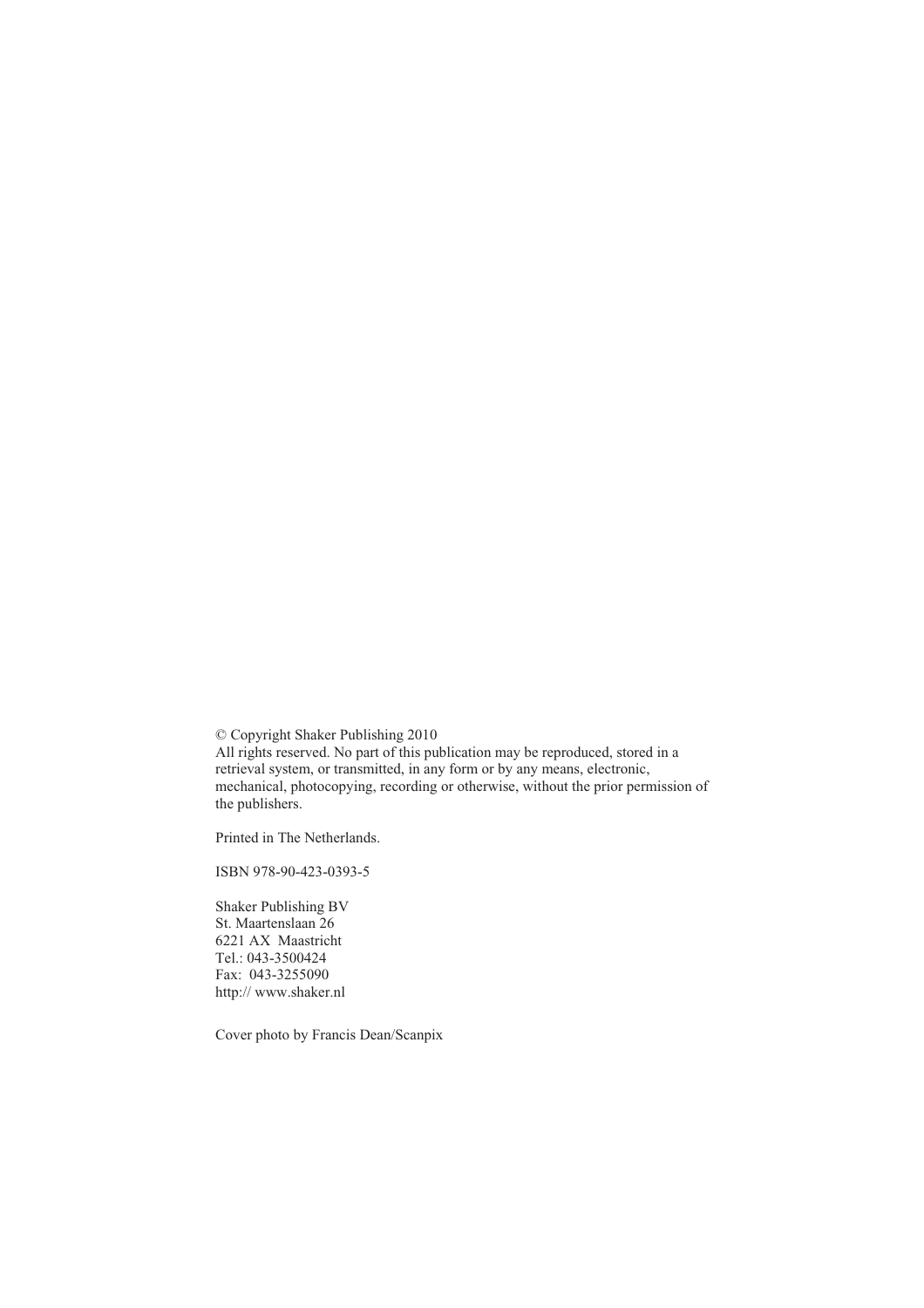## **Contents**

|                   | List of Abbreviations<br>List of Figures and Tables                                                                                                                                                                                                | vii<br>ix    |
|-------------------|----------------------------------------------------------------------------------------------------------------------------------------------------------------------------------------------------------------------------------------------------|--------------|
|                   | Preface                                                                                                                                                                                                                                            | $\mathbf{1}$ |
|                   | Foreword<br><b>Franck Düvell</b>                                                                                                                                                                                                                   | 3            |
|                   | Introduction – Perspectives of Irregular Migration in<br>Scandinavia: Theoretical, Methodological, Political<br>and Empirical Challenges and Approaches<br>Susi Meret, Martin Bak Jørgensen, Trine Lund<br>Thomsen, Kirsten Hviid and Helle Stenum | 9            |
| PART <sub>1</sub> | CONCEPTUAL AND ETHICAL PERSPECTIVES                                                                                                                                                                                                                | 25           |
| 1                 | Conceptual Reflections – Transcending the Legal<br>Aspect of Irregular Migration<br>Trine Lund Thomsen                                                                                                                                             | 27           |
| $\overline{2}$    | Irregular Migration Research in Norway: Reflections<br>on Research Ethics and Methodological Challenges<br>Based on a Methods Development Project in Norway<br>Anette Brunovskis                                                                   | 47           |
| PART <sub>2</sub> | THE GLOBAL, EUROPEAN AND SCANDINAVIAN<br><b>FRAMEWORK</b>                                                                                                                                                                                          | 73           |
| 3                 | Irregular Migration in Global Migration Governance<br>Sara Kalm                                                                                                                                                                                    | 75           |
| 4                 | Setting the Context - The Developments of a<br>European Framework on Regular and Irregular<br>Migration                                                                                                                                            |              |
|                   | Martin Bak Jørgensen                                                                                                                                                                                                                               | 95           |